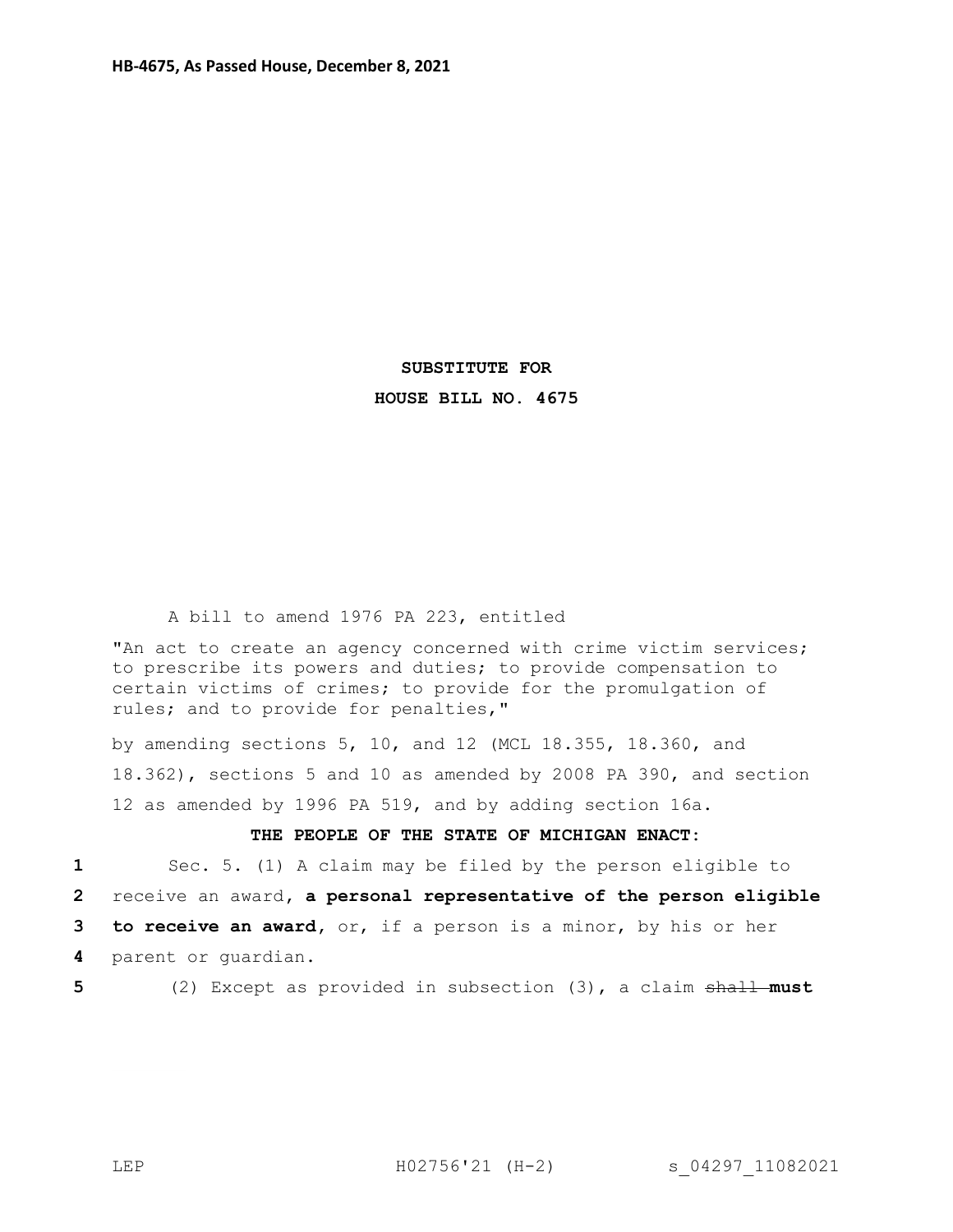1 be filed by the claimant not later than  $\frac{1}{1}$  vear-5 years after the occurrence of the crime upon which the claim is based, except as follows:

 (a) If police records show that a victim of **either of the following applies, a claim based on the crime of** criminal sexual conduct in the first, second, or third degree was less than 18 years of age at the time of the occurrence and that the victim reported the crime before attaining 19 years of age, a claim based on that crime may be filed by a person listed in section 4(1)(a), (b), or (c) not later than 1 year after the crime was reported.**may be filed by a claimant not later than 5 years after the crime was reported:** 

 **(***i***) Police records show the victim of the crime was less than 18 years of age at the time of the occurrence and the victim reported the crime before attaining 28 years of age.**

 **(***ii***) Police records show the victim of the crime was less than 18 years of age at the time of the occurrence, the victim reported the crime after attaining 28 years of age, and the claimant shows that there was good cause for the delay in reporting the crime.**

 (b) A claim may be filed within  $\frac{1}{2}$  **years** after the discovery by a law enforcement agency that injuries previously determined to be accidental, of unknown origin, or resulting from natural causes, were incurred as the result of a crime.

 (3) Upon petition by the claimant and for good cause shown, the commission may extend the period in which a claim may be filed under subsection (2).

 (4) **An application for an award under this act must be made on a form approved by the commission.** A claim shall **must** be filed in the commission's office in person or by mail**, or be filed by** 

LEP H02756'21 (H-2) s 04297 11082021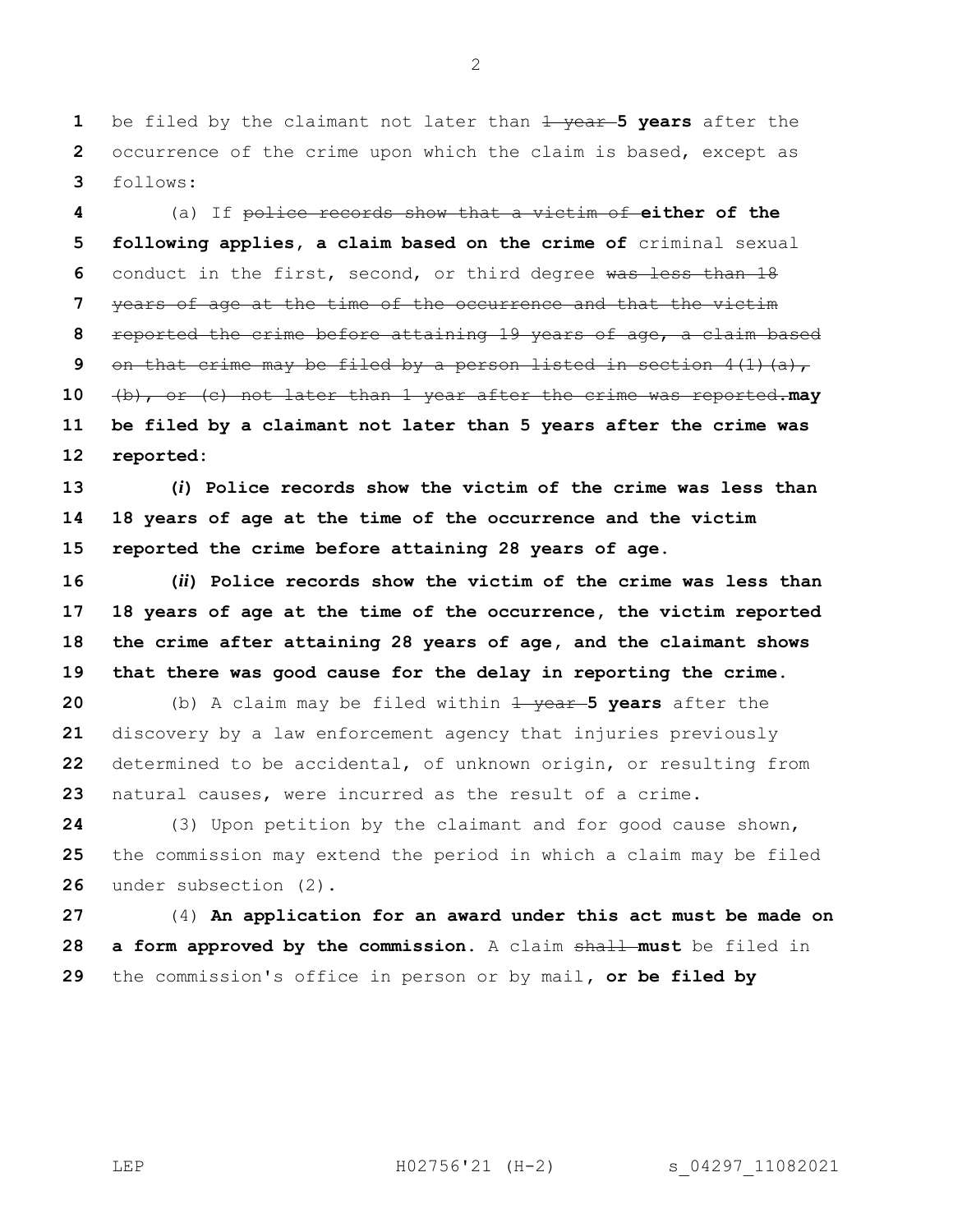**electronic means authorized by the commission, if available**. The commission shall accept for filing a claim that is submitted by a person who is eligible**,** and which alleges the jurisdictional requirements set forth in this act**,** and meets the requirements as to form as approved by the commission. **If the commission receives sufficient documentation to make a determination on whether to grant an award for at least 1 expense or loss submitted as part of a claim, the commission shall promptly make a determination on whether to grant an award for each expense or loss for which the commission has received sufficient documentation to make that determination. The commission may not require as a condition of making a determination or award that a claimant must submit sufficient documentation for all losses and expenses that will be submitted as part of a claim. On the receipt of sufficient documentation for any additional eligible expense or loss that is part of a claim, the commission shall make a determination regarding that expense or loss.**

 (5) Upon filing of a claim by a person listed in section 4(1)(a), (b), or (c), the commission shall promptly notify the prosecuting attorney of the county in which the crime is alleged to have occurred. If, within 20 days after the notification, the prosecuting attorney advises the commission that a criminal prosecution is pending upon the same alleged crime and requests that action by the commission be deferred, the commission shall defer the proceedings until the criminal prosecution is concluded. When the criminal prosecution is concluded, the prosecuting attorney shall promptly notify the commission. This section does not prohibit the commission from granting emergency awards pursuant to section 9 or from paying a health care provider under section

LEP H02756'21 (H-2) s 04297 11082021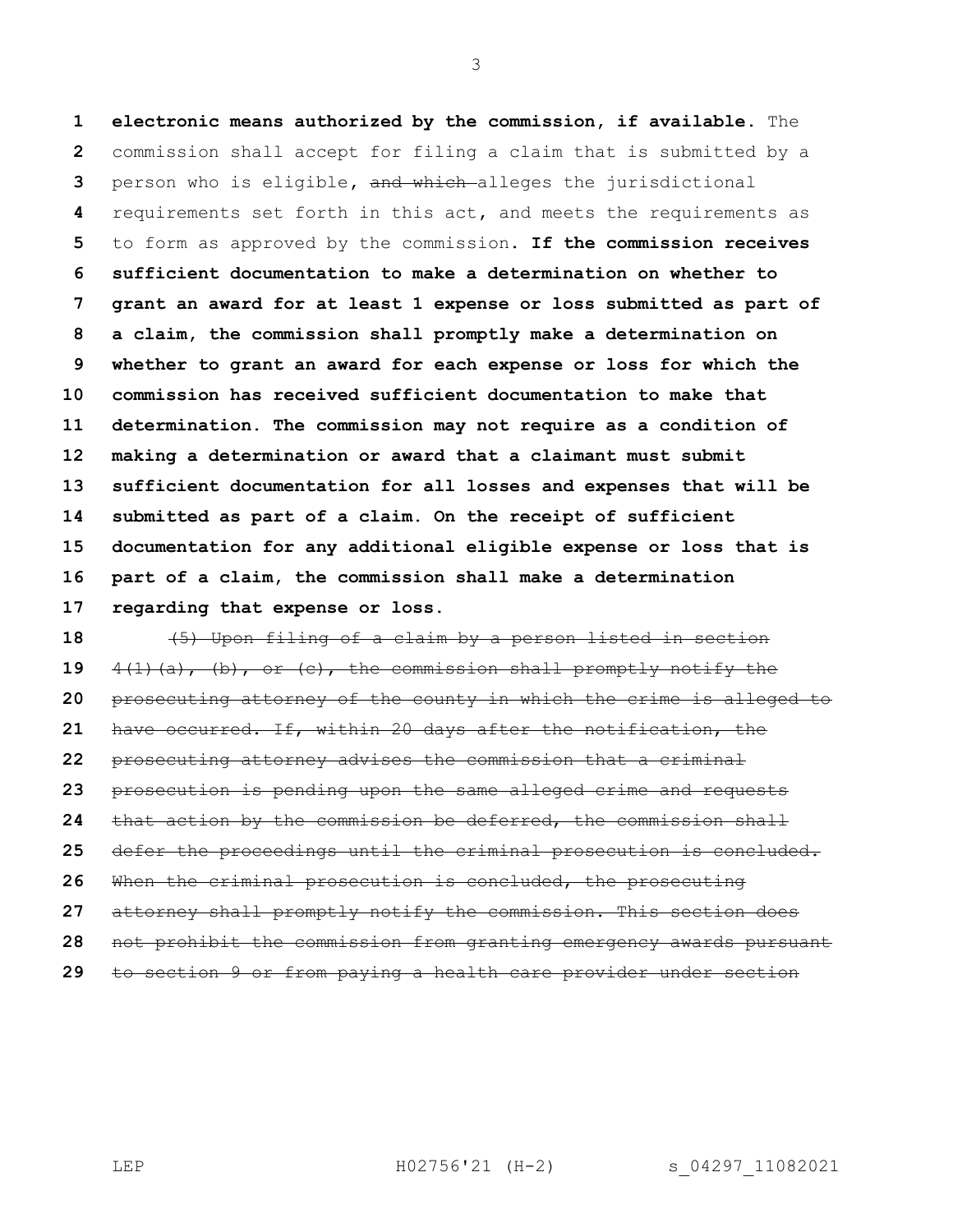**1**  $\frac{5a}{ }$ 

 **(5) The commission may inquire with the proper law enforcement authorities, including the prosecuting attorney of the county in which the crime is alleged to have occurred, as part of an investigation of a claim filed with the commission.**

 Sec. 10. An award shall not be made **The commission shall not grant an award** unless the investigation of the claim verifies the following facts:

(a) A crime was committed.

10 (b) The crime directly resulted in personal physical injury to , or death of, the victim **or intervenor**.

 (c) Police records show that the crime was reported promptly 13 to the proper authorities. An award shall not be made if the police records show that the report was made more than 48 hours after the occurrence of the crime unless any of the following circumstances  $app \frac{1}{4}$ 

 (*i*) The crime was criminal sexual conduct committed against a victim who was less than 18 years of age at the time of the occurrence and the crime was reported before the victim attained 19 years of age.

 (*ii*) The commission, for good cause shown, finds the delay was 22 <del>justified.</del>

(*iii*) The commission is making a payment under section 5a.

 (d) That the crime did not occur while the victim was confined in a federal, state, or local correctional facility.

 Sec. 12. The **An** award shall **for each covered expense or loss must** be paid in a lump sum, except that **for payments to health care providers under section 5a or** in the case of death or protracted disability**,** the commission may specify that the award shall provide